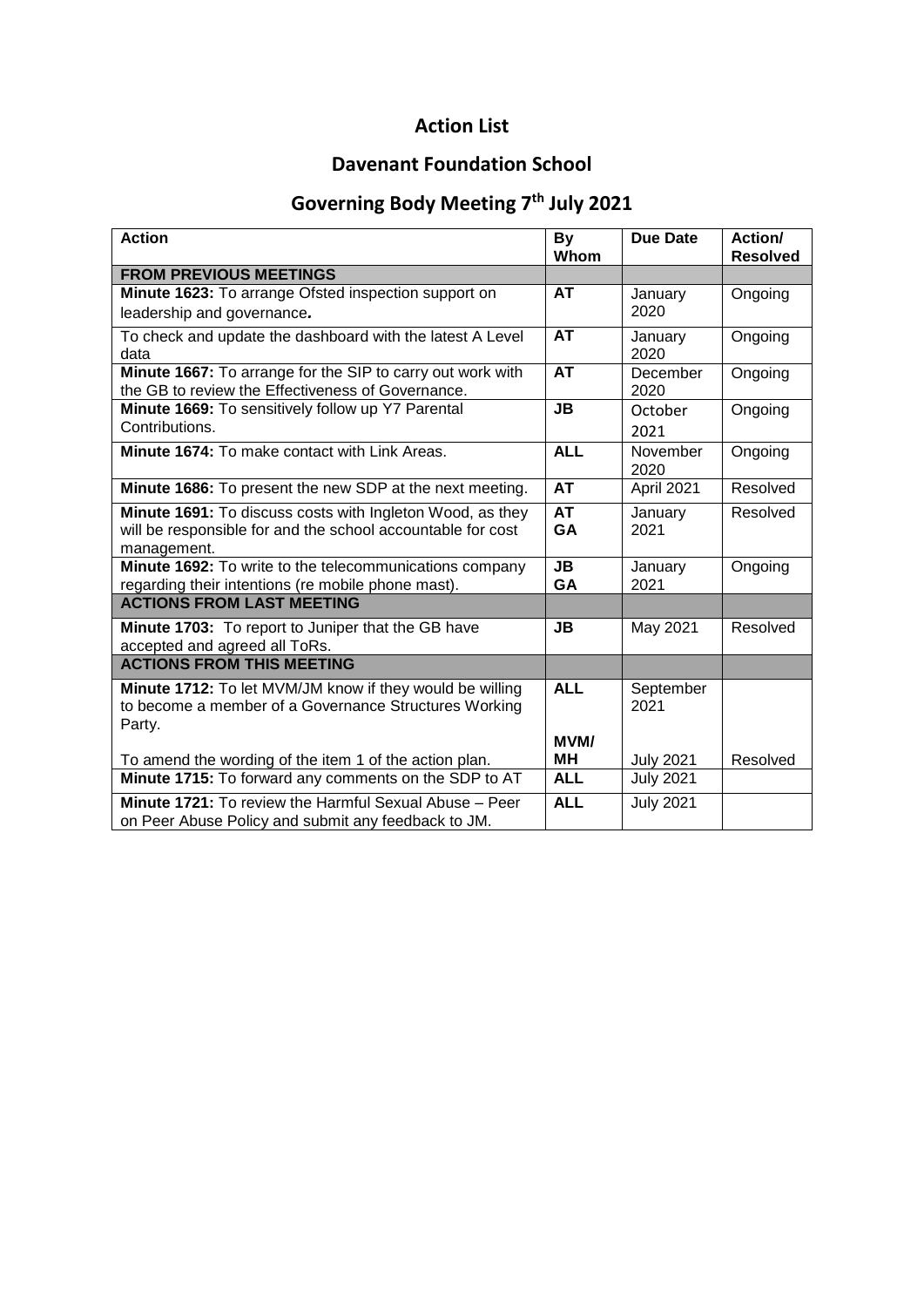

# **DAVENANT FOUNDATION SCHOOL**

#### **Minutes of a Virtual Meeting of the**

#### **GOVERNING BODY**

#### **held via Zoom on**

#### **7 th July 2021**

#### **At 6pm**

| <b>MEMBERSHIP:</b>                       | *Mrs M Vine-Morris (Chair) (MVM)<br>Mr G Anthony (Vice Chair) (GA)                       |                                                                                 |                                                                |
|------------------------------------------|------------------------------------------------------------------------------------------|---------------------------------------------------------------------------------|----------------------------------------------------------------|
|                                          | *Mrs J Anderson (JA)<br>*Mrs L Folkes (LF)<br>*Mr D Prosser (DP)<br>*Mrs D Williams (DW) | *Rev C Davies (CD)<br>*Mr M Hicks (MH)<br>*Mr H Smith (HS)<br>*Mr A Thorne (AT) | *Mrs O Fatoye (OF)<br>Mrs A Olapade (AO)<br>*Mrs S Temple (ST) |
| *Indicates attendance*<br>In Attendance: | Mrs D Lake (DL), Mrs J Escott (JE), Mrs J Beaumont (JB) and<br>Mrs J McCallig (JM)       |                                                                                 |                                                                |

**Opening Prayer**: MVM opened the meeting with a prayer.

**Apologies accepted from:** Mrs Olapade and Mr Anthony

|               | Due to Mrs Escott attending the meeting the agenda was not followed in order. |
|---------------|-------------------------------------------------------------------------------|
| I709 Ducinose | $N_{\rm ann}$                                                                 |

| 1708 | <b>Business</b><br><b>Interests</b>                                     | None                                                                                                                                                                                                                                                                                                                                                                                                                                                                                                                                                                                     |  |
|------|-------------------------------------------------------------------------|------------------------------------------------------------------------------------------------------------------------------------------------------------------------------------------------------------------------------------------------------------------------------------------------------------------------------------------------------------------------------------------------------------------------------------------------------------------------------------------------------------------------------------------------------------------------------------------|--|
| 1709 | <b>Retirements</b><br><b>Resignations</b><br><b>Appointments</b>        | The Whitechapel Trustees reappointed ST as Foundation Governor for<br>a further 4-year term from 26 <sup>th</sup> June 2021.                                                                                                                                                                                                                                                                                                                                                                                                                                                             |  |
| 1710 | <b>Minutes of</b><br>27/04/21<br>6.11pm AT, HS and<br><b>CD</b> arrived | The governors reviewed the minutes and accepted them as a correct<br>record of the meeting.                                                                                                                                                                                                                                                                                                                                                                                                                                                                                              |  |
| 1711 | <b>Matters</b><br><b>Arising</b>                                        | Minute 1669: JB has written to the Reynolds Trustees regarding<br>changes to the way parental donations are made.<br>Minute 1674: The governors were encouraged to contact their link area<br>prior to the summer break.<br><b>Minute 1691:</b> AT and GA have discussed the revised budget. The<br>project is ongoing.<br><b>Minute 1692:</b> JB has written to the telecommunications company<br>informing them that having considered their request, the Trustees<br>believe that a restrictive covenant may not permit a mobile 'phone mast<br>on DFS's land. A response is awaited. |  |
| 1712 | Academy<br><b>Business</b>                                              | The governors had received the School Resource Management Advisor<br>Recommendations Report (SRMA) and Action Plan in advance.<br>The report was triggered due to our successful CIF bid and we were<br>asked to produce an Action Plan for the individual recommendations.                                                                                                                                                                                                                                                                                                              |  |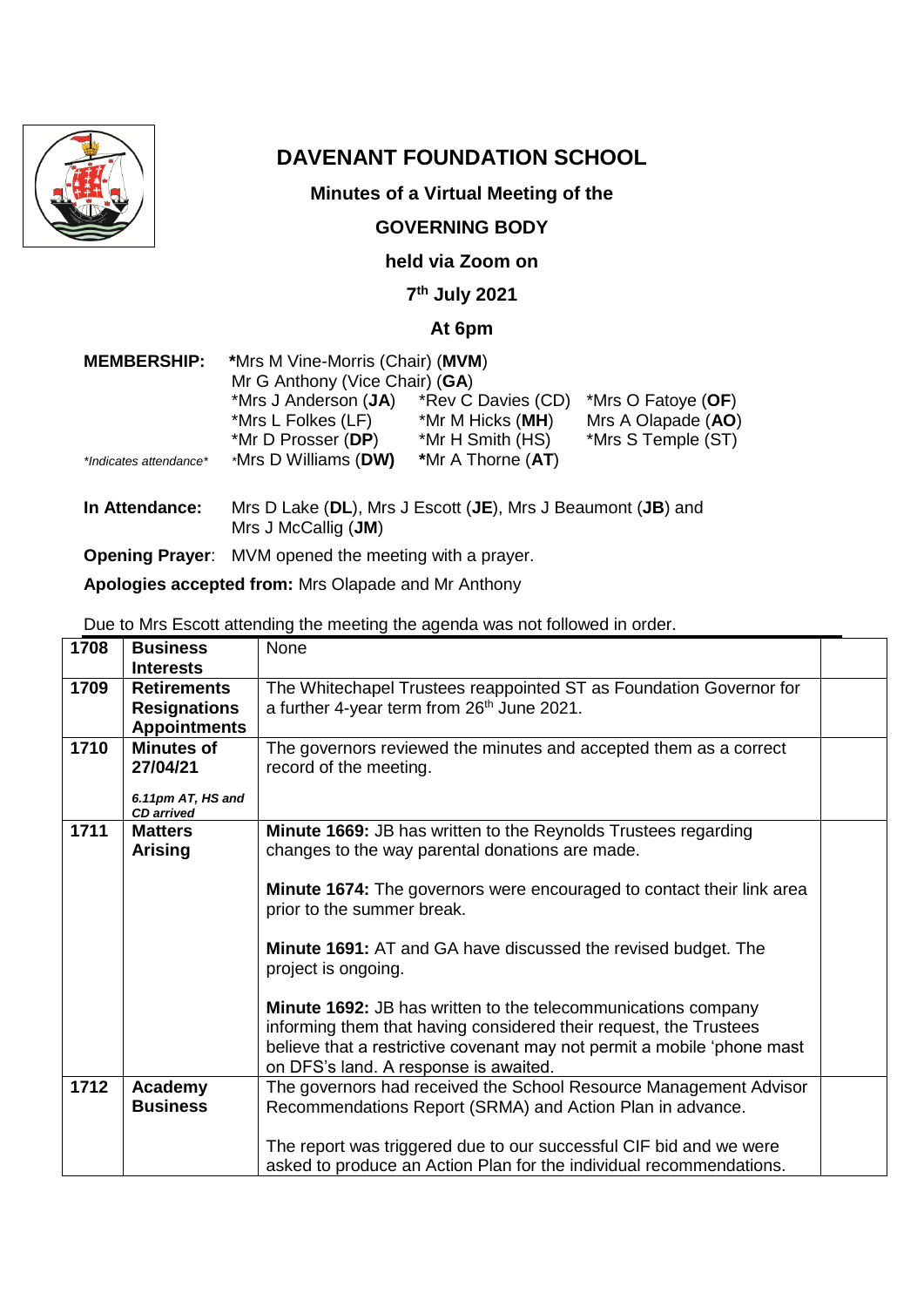|  | The report is positive. The few concerns raised are:                                                                                                                                                                                                                                                                                                                                                                                                                                                                                                                           |            |
|--|--------------------------------------------------------------------------------------------------------------------------------------------------------------------------------------------------------------------------------------------------------------------------------------------------------------------------------------------------------------------------------------------------------------------------------------------------------------------------------------------------------------------------------------------------------------------------------|------------|
|  | The school's governance arrangements relating to the academy<br>$\bullet$<br>and trustees. As all members of the Academy are governors,<br>there is no independence between them and the GB. This could<br>be seen as a potential weakness. We will consider separation of<br>our members and governors.<br>Following the recommendation, we will review the recently<br>$\bullet$<br>released model Memorandum and Articles of Association and<br>consider whether our current Articles require updating.                                                                     |            |
|  | The governors noted that our governance had been illustrated as be<br>strong and that legally we are not required to make any amendments.<br>However, it is likely that the recommended structure will become<br>mandatory.                                                                                                                                                                                                                                                                                                                                                    |            |
|  | It has been highlighted that we do not use enough benchmarks<br>$\bullet$<br>in financial assessments. Although we do benchmark well, we<br>do not use this towards financial judgements. This will be<br>formalised in future.<br>The report highlighted one of the benchmarks (teacher contact<br>$\bullet$<br>time) as out of line, which if remedied could save £100k per<br>year. We do not believe this action is appropriate, however we<br>will continue to monitor and consider how time is spent.<br>We have and will continue to benchmark externally.<br>$\bullet$ |            |
|  | In response to a governor question, MVM said once approved the<br>Standing Committee would oversee the Action Plan and report to the<br>GB.                                                                                                                                                                                                                                                                                                                                                                                                                                    |            |
|  | There will be a substantive review of governance, the findings and<br>available options will be considered and reported to the GB in the<br>autumn.                                                                                                                                                                                                                                                                                                                                                                                                                            |            |
|  | A Governance Structures Working Party will be established to carry out<br>work on the recommendations.                                                                                                                                                                                                                                                                                                                                                                                                                                                                         |            |
|  | Action: To let MVM/JM know if they would be willing to become a<br>member of the Governance Structures Working Party.                                                                                                                                                                                                                                                                                                                                                                                                                                                          | <b>ALL</b> |
|  | The Finance Committee have begun considering benchmarks and will<br>continue to reflect on the action plan.                                                                                                                                                                                                                                                                                                                                                                                                                                                                    |            |
|  | In response to a governor question regarding removing full time<br>positions from our budget/projections, MH said next year's timetable<br>had already been costed and any amendments would require<br>consideration via the Curriculum Committee.                                                                                                                                                                                                                                                                                                                             |            |
|  | Following a discussion, the governors agreed that item 1 of the action<br>plan should be amended to reflect governor reservations, rather than<br>suggest we agree with it. Some staffing will be lost through natural<br>wastage and consideration will always be given prior to replacing a full-<br>time member of staff.                                                                                                                                                                                                                                                   |            |
|  |                                                                                                                                                                                                                                                                                                                                                                                                                                                                                                                                                                                |            |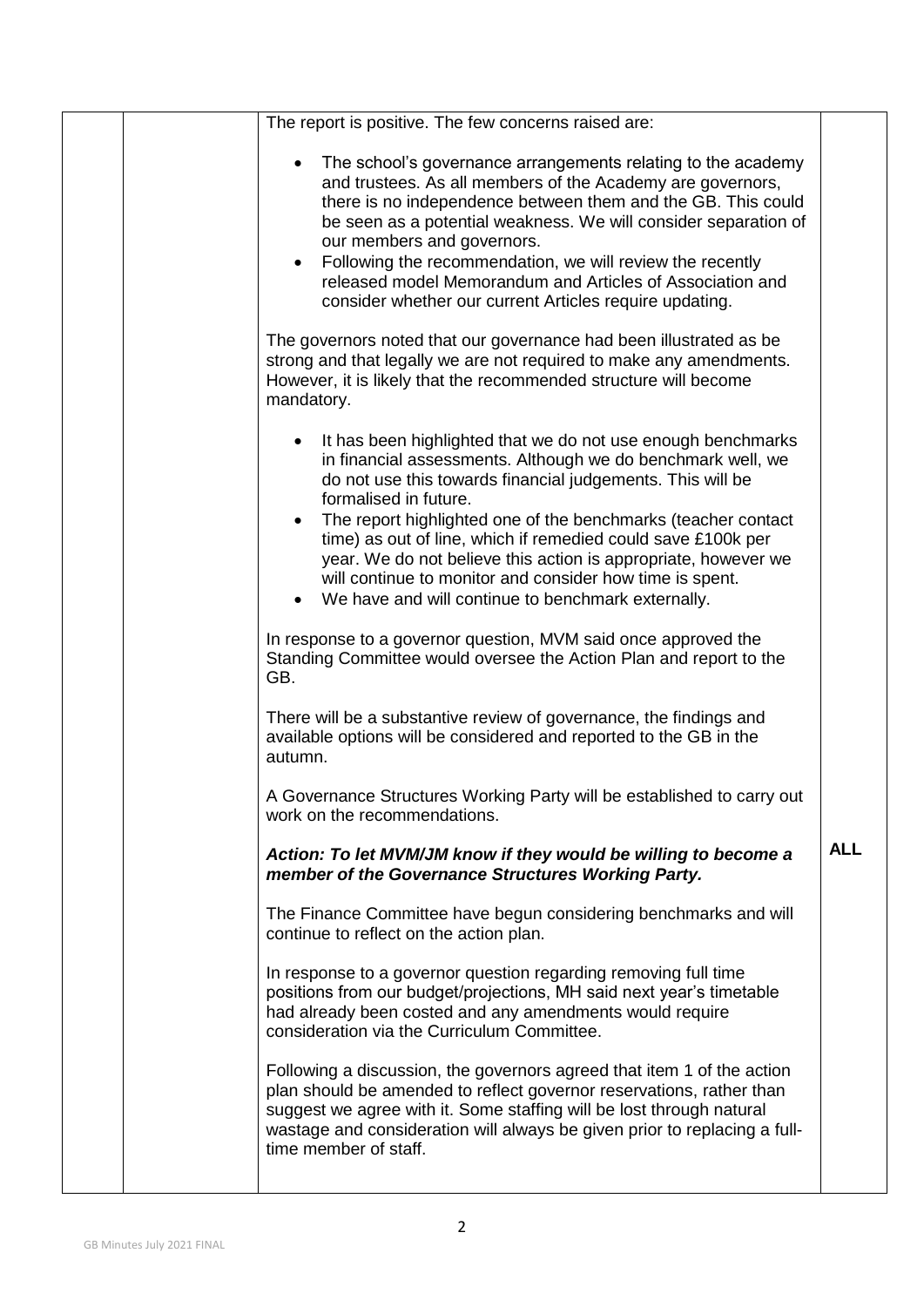|      |                                 | Action: To amend the wording of the item 1 of the action plan.                                                                                                                                    | <b>MVM</b><br>/MH |
|------|---------------------------------|---------------------------------------------------------------------------------------------------------------------------------------------------------------------------------------------------|-------------------|
|      |                                 | Decision: Subject to the above amendment the Governors agreed<br>the Action Plan for submission to the ESFA.                                                                                      |                   |
| 1713 | <b>Finance</b><br><b>Report</b> | MH reviewed the Finance Report and supporting note, which the<br>governors had received in advance.                                                                                               |                   |
|      |                                 | There is an unplanned surplus of £14k.                                                                                                                                                            |                   |
|      |                                 | A number of late changes to the budget are expected, but any negatives<br>should be offset by positives.                                                                                          |                   |
|      |                                 | The governors noted the Report which had been reviewed by the<br>Finance Committee.                                                                                                               |                   |
|      |                                 | MVM thanked MH and JB for their excellent work on finance.                                                                                                                                        |                   |
| 1714 | <b>Annual</b>                   | The governors had received a paper in advance of the meeting.                                                                                                                                     |                   |
|      | <b>School</b><br><b>Budget</b>  | The Finance Committee reviewed the budget and recommended it for<br>approval by the GB.                                                                                                           |                   |
|      |                                 | Appendix B: The 5-year projection shows an expected projection of<br>approx. £14k. In 4 years' time the reserves are projected to be £500k;<br>the SRMA's recommendation.                         |                   |
|      |                                 | The SRMA also recommended a contingency, which has been included<br>for 2023/24 and 2024/25.                                                                                                      |                   |
|      |                                 | Contingency for capital costs are usually covered by funds made<br>available by Whitechapel. The reserves have been managed well in the<br>past and increasing reserves are providing a buffer.   |                   |
|      |                                 | The GB noted inflation assumptions.                                                                                                                                                               |                   |
|      |                                 | Although the budget appears favourable, any unknown items could<br>make a difference. This is an ongoing review process and action will be<br>taken should there be any increases in expenditure. |                   |
|      |                                 | In response to a governor question, MH said the SRMA report had not<br>considered Whitechapel Trust's governance separately, only the<br>academy.                                                 |                   |
|      |                                 | Decision: The GB approved the Annual School Budget for<br>submission.                                                                                                                             |                   |
|      |                                 | MH thanked JB and her finance team for their work on the SRMA<br>Report and all other financial requirements.                                                                                     |                   |
| 1715 | Head-<br>teacher's              | AT reviewed his report, which the governors had received, the main<br>points of which were:                                                                                                       |                   |
|      | <b>Report</b>                   | 2 DFS students have been chosen to represent Team GB at the<br>$\bullet$                                                                                                                          |                   |
|      |                                 | forthcoming Olympics.                                                                                                                                                                             |                   |
|      |                                 | <b>CAGs:</b> All grades and evidence have been submitted.<br>$\bullet$<br>Teaching staff will not be required at school during the summer.                                                        |                   |
|      |                                 | The process has taken a huge toll on staff.                                                                                                                                                       |                   |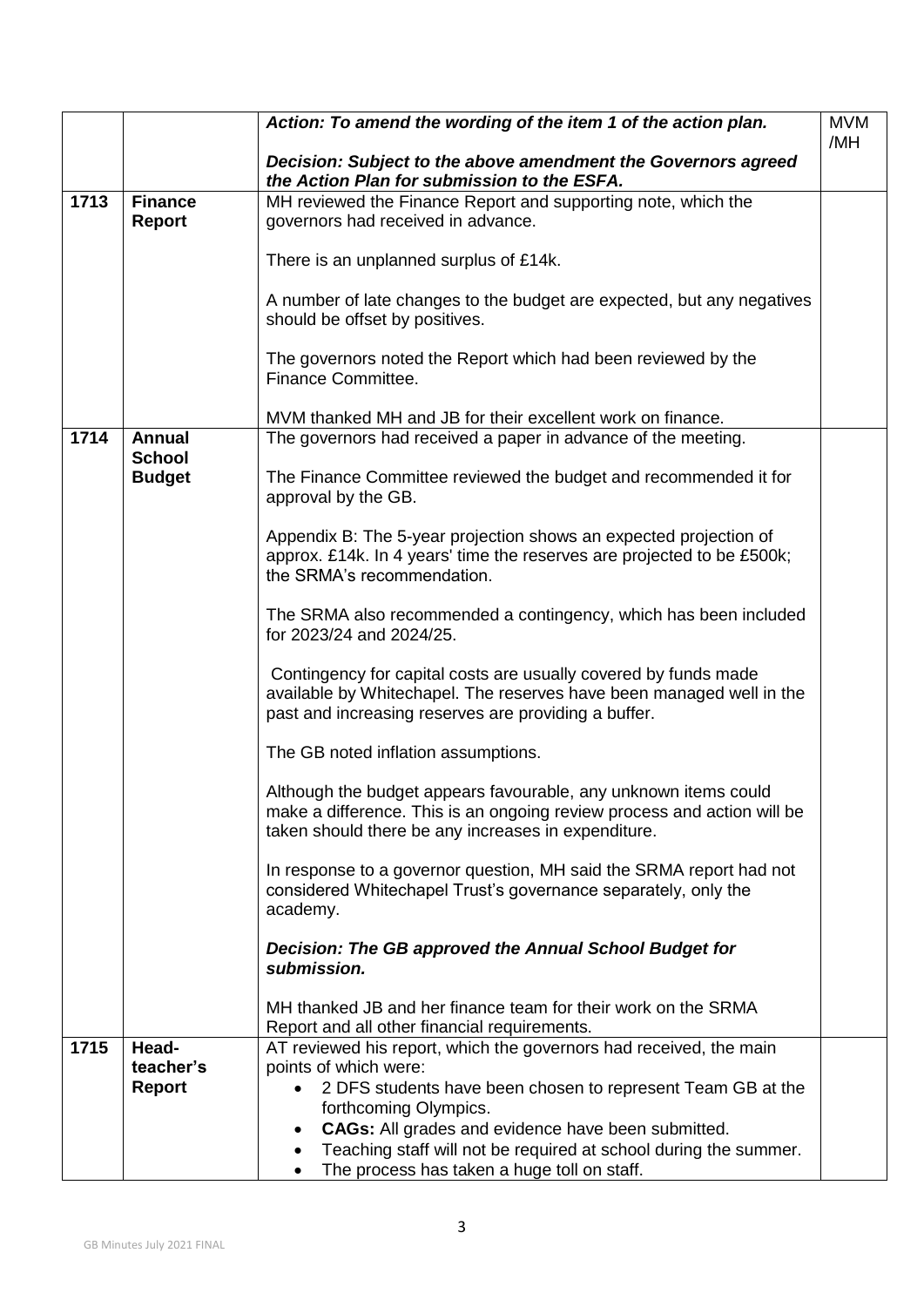|      |                                                       | <b>Results: P8 is 0.75.</b><br>$\bullet$<br>Staff Welfare Survey: AT reviewed the mainly positive<br>responses to the recent Staff Welfare Survey, which the SLT will<br>discuss with staff shortly.<br>Summer School will run for a number of students.<br>$\bullet$<br>De-bubbling has not taken place due to the Covid Delta variant.<br>$\bullet$<br>DFS will be fully staffed with teachers in September.<br>$\bullet$<br>Attendance is 95.6%, which is excellent.<br>Y7 and Sixth Form inductions have taken place virtually.<br>There are 29 TES trainees at DFS. ITT continues to go from<br>strength to strength.<br>Students have experienced many extra-curricular activities.<br>In response to governor questions AT confirmed:<br>Approximately 80% of staff had so far responded to the Welfare<br>Survey.<br>DL had attended a webinar regarding planning for September's |            |
|------|-------------------------------------------------------|-------------------------------------------------------------------------------------------------------------------------------------------------------------------------------------------------------------------------------------------------------------------------------------------------------------------------------------------------------------------------------------------------------------------------------------------------------------------------------------------------------------------------------------------------------------------------------------------------------------------------------------------------------------------------------------------------------------------------------------------------------------------------------------------------------------------------------------------------------------------------------------------|------------|
|      |                                                       | return to school.<br>Student bubbles will continue to the end of term.<br>Staff are being asked to carry out Quality Assurance Covid<br>testing.                                                                                                                                                                                                                                                                                                                                                                                                                                                                                                                                                                                                                                                                                                                                          |            |
|      |                                                       | Student Covid testing will be carried out in September;<br>Guidance will be issued to parents regarding isolating.                                                                                                                                                                                                                                                                                                                                                                                                                                                                                                                                                                                                                                                                                                                                                                        |            |
|      |                                                       | School Development Plan: An in-depth discussion took place<br>regarding the draft SDP.                                                                                                                                                                                                                                                                                                                                                                                                                                                                                                                                                                                                                                                                                                                                                                                                    |            |
|      |                                                       | Action: To forward any comments on the SDP to AT.                                                                                                                                                                                                                                                                                                                                                                                                                                                                                                                                                                                                                                                                                                                                                                                                                                         | <b>ALL</b> |
|      |                                                       | Student Services is included, but is currently covered under Behaviour<br>and Quality of Education, although this may change prior to finalisation.                                                                                                                                                                                                                                                                                                                                                                                                                                                                                                                                                                                                                                                                                                                                       |            |
|      |                                                       | The one-year plan is linked to our 5-year aims.                                                                                                                                                                                                                                                                                                                                                                                                                                                                                                                                                                                                                                                                                                                                                                                                                                           |            |
|      |                                                       | Once HoDs have completed their Development Plans they will be<br>submitted to the GB.                                                                                                                                                                                                                                                                                                                                                                                                                                                                                                                                                                                                                                                                                                                                                                                                     |            |
|      |                                                       | MVM thanked AT for his report.                                                                                                                                                                                                                                                                                                                                                                                                                                                                                                                                                                                                                                                                                                                                                                                                                                                            |            |
| 1716 | <b>Report on</b><br><b>Student</b><br><b>Services</b> | MVM welcomed JE to the meeting and congratulated her on her<br>appointment.                                                                                                                                                                                                                                                                                                                                                                                                                                                                                                                                                                                                                                                                                                                                                                                                               |            |
|      | 6.26pm JA                                             | DL and JE reviewed their presentation on Student Services, Intent and<br>Ideology, which the governors had received in advance of the meeting.                                                                                                                                                                                                                                                                                                                                                                                                                                                                                                                                                                                                                                                                                                                                            |            |
|      | arrived                                               | In response to a governor question, JE said a HoY would take an<br>overview focus on behaviour.<br>In response to governor questions, DL said:<br>Form teachers refer students for various reasons. Currently<br>$\bullet$<br>HoDs carry out sessions with year groups. A broader meeting<br>will now help identify the various types of emotional need with<br>targeted approaches delivered to certain groups.<br>The school will respond to emotional needs identified at Level 2.<br>٠<br>Structures are being put in place to manage the increased                                                                                                                                                                                                                                                                                                                                   |            |
|      |                                                       | number of EHCP students due in September.                                                                                                                                                                                                                                                                                                                                                                                                                                                                                                                                                                                                                                                                                                                                                                                                                                                 |            |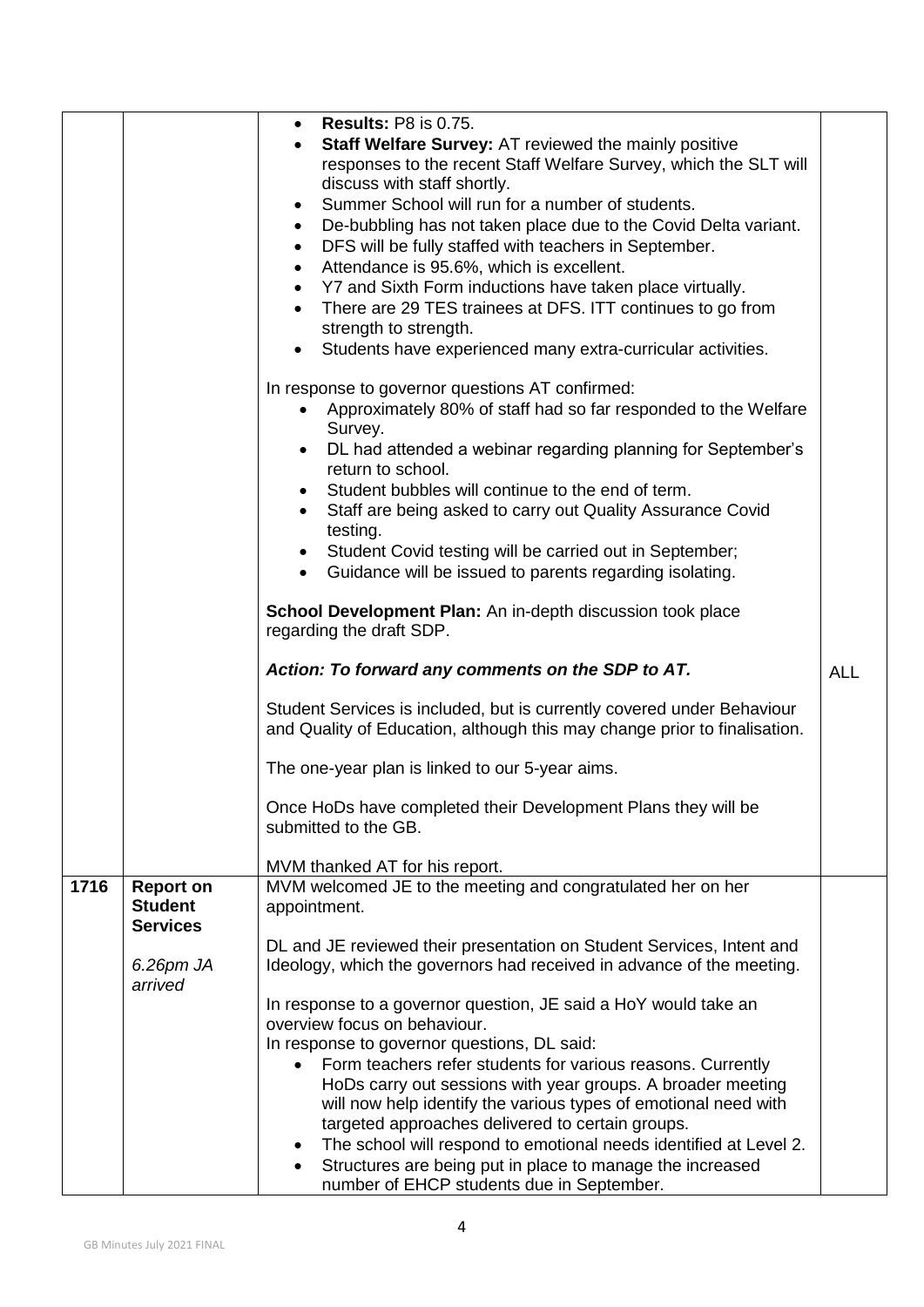| 1720<br>1721 | <b>New SDP</b><br><b>Policy Review</b>             | Equality and Cultural Intelligence will be submitted shortly.<br>Reported earlier.<br>The GB reviewed the document listing the policies reviewed by each<br>committee.                                                                                                                                                                 |
|--------------|----------------------------------------------------|----------------------------------------------------------------------------------------------------------------------------------------------------------------------------------------------------------------------------------------------------------------------------------------------------------------------------------------|
|              | <b>Feedback</b>                                    | advance of the meeting.<br>Link Reports for the Careers Department, School Council and Diversity,                                                                                                                                                                                                                                      |
| 1719         | Wellbeing<br><b>Survey</b><br><b>Governor Link</b> | The Governors had received RE and Sixth Form Link Reports in                                                                                                                                                                                                                                                                           |
| 1718         | <b>Meetings</b><br><b>Staff</b>                    | advance.<br>Reported earlier.                                                                                                                                                                                                                                                                                                          |
| 1717         | <b>Committee</b>                                   | 7pm JE left the meeting.<br>The governors had received minutes of all committee meetings in                                                                                                                                                                                                                                            |
|              |                                                    | MVM thanked DL and JE for their presentation.                                                                                                                                                                                                                                                                                          |
|              |                                                    | Following a governor question, DL suggested that the programme is<br>unlikely to make a difference for permanent exclusions. We have so few<br>and these students have been reviewed many times prior to exclusion.<br>However, students constantly receiving fixed term exclusions will benefit<br>from the process.                  |
|              |                                                    | The programme will help ensure PP students are monitored and<br>tracked, ensuring we have a clear history of students needs and<br>progress.                                                                                                                                                                                           |
|              |                                                    | Part of the programme looks at PP or LAC students. For any students<br>arriving without an EHCP, a One Plan will be considered to help assess<br>what intervention may be required.                                                                                                                                                    |
|              |                                                    | A governor asked how the new system would interact with PP students<br>and DL confirmed these students are on a broad list, with a sub-list<br>overseen by Mrs Katsikas.                                                                                                                                                               |
|              |                                                    | The new system will ensure that G&T students continue to develop at a<br>higher rate.                                                                                                                                                                                                                                                  |
|              |                                                    | Tutors will oversee low level problems, with a programme in place to<br>ensure they touch base with students throughout a term.                                                                                                                                                                                                        |
|              |                                                    | • Mental Health organisations are currently offering free services.<br>• TAs are being trained in specialist intervention.<br>• Students were monitored during lockdown (via Zoom) to ensure<br>they were receiving the correct support.<br>• When a student presents with emotional difficulties the new<br>system will pick them up. |
|              |                                                    | The new process will ensure students are monitored, assessed<br>and provided with the correct intervention. The volume of issues<br>may increase, but the system will ensure students are quickly<br>dealt with.                                                                                                                       |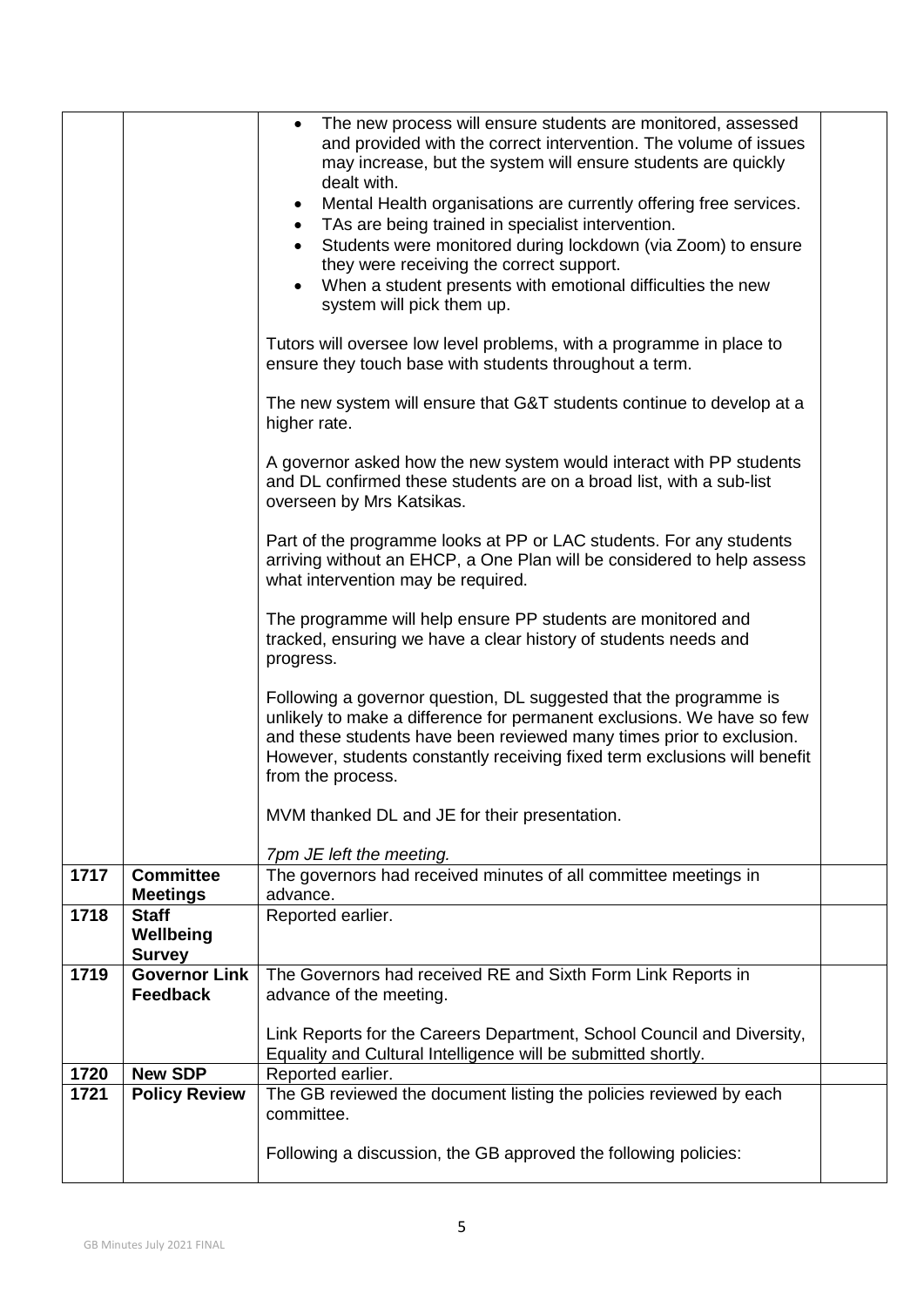|      |                              | Fire Safety Policy - Exam Contingency Policy                                                                                                    |            |
|------|------------------------------|-------------------------------------------------------------------------------------------------------------------------------------------------|------------|
|      |                              | <b>Gifts and Hospitality Policy</b><br><b>Expenses Policy</b>                                                                                   |            |
|      |                              | Update to Financial Regulations.                                                                                                                |            |
|      |                              | Bereavement policy:                                                                                                                             |            |
|      |                              | <b>Information Governance Strategy</b>                                                                                                          |            |
|      |                              | Acceptable Personal Use of Resources and Assets Policy                                                                                          |            |
|      |                              | Data Handling Security Policy                                                                                                                   |            |
|      |                              | Data Protection Policy:                                                                                                                         |            |
|      |                              | <b>Records Management Policy:</b>                                                                                                               |            |
|      |                              | <b>Security Incidents Policy:</b>                                                                                                               |            |
|      |                              | <b>Statutory Requests for Information:</b>                                                                                                      |            |
|      |                              | The following policies are currently being reviewed virtually:                                                                                  |            |
|      |                              | Teaching and Learning Policy (Curriculum)                                                                                                       |            |
|      |                              | Lockdown Policy (Curriculum)                                                                                                                    |            |
|      |                              | Pastoral care (Curriculum)                                                                                                                      |            |
|      |                              | Anti-Radicalisation Statement (Personnel)                                                                                                       |            |
|      |                              | Cover & PPA (Personnel)                                                                                                                         |            |
|      |                              | Redundancy & Restructuring Procedure (Personnel)<br>Equality Policy (Personnel)                                                                 |            |
|      |                              | Equality and Diversity in Employment Policy (Personnel)                                                                                         |            |
|      |                              | Performance Management (Personnel)                                                                                                              |            |
|      |                              | Staff Sickness absence Management (Personnel)                                                                                                   |            |
|      |                              | Staff Leave of Absence (Personnel)                                                                                                              |            |
|      |                              | <b>Building Contractors Working in School (Personnel)</b>                                                                                       |            |
|      |                              | Visitors & Visiting Speakers Policy (Personnel)                                                                                                 |            |
|      |                              |                                                                                                                                                 |            |
|      |                              | Harmful Sexual Abuse - Peer on Peer Abuse: The draft policy has                                                                                 |            |
|      |                              | been uploaded to the website, with governor feedback due shortly.                                                                               |            |
|      |                              | Action: To review the Harmful Sexual Abuse - Peer on Peer Abuse<br>Policy and submit any feedback to JM.                                        | <b>ALL</b> |
| 1722 | <b>Risk Analysis</b>         | The governors reviewed the Risk Register. All risks flagged during the                                                                          |            |
|      |                              | year are covered under the register.                                                                                                            |            |
|      |                              | Decision: Following a discussion the governors agreed the Risk<br>Register.                                                                     |            |
| 1723 | Any Other<br><b>Business</b> | The governors were asked to review the 2021/22 meeting calendar.                                                                                |            |
|      |                              | In response to a governor question, DL said:                                                                                                    |            |
|      |                              | She was unsure how many students/staff were taking regular                                                                                      |            |
|      |                              | Lateral Flow Covid-19 tests.                                                                                                                    |            |
|      |                              | She believed we have the right to refuse entry to school to any<br>child not taking a Covid-19 test.                                            |            |
|      |                              | If an individual has been in contact with a positive Covid case<br>$\bullet$<br>they will be given the choice to either isolate or take a test. |            |
|      |                              | The governors asked for their personal good wishes and<br>congratulations to be passed to Mr Escott, who is leaving DFS to join<br>the clergy.  |            |